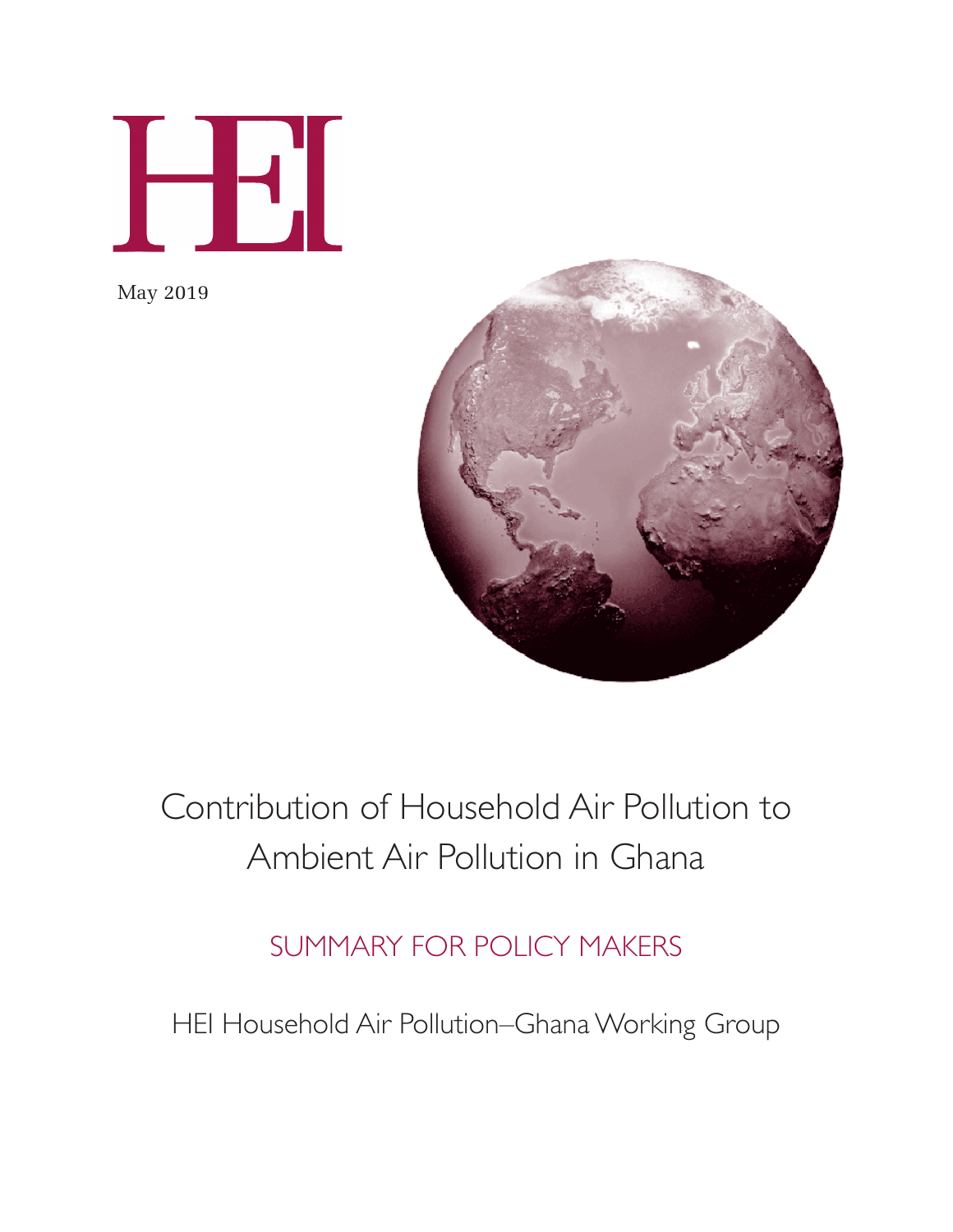Publishing history: This document was posted at *www.healtheffects.org* in May 2019.

Citation for this document:

HEI Household Air Pollution–Ghana Working Group. 2019. Summary for Policy Makers. Contribution of Household Air Pollution to Ambient Air Pollution in Ghana. Boston, MA:Health Effects Institute.

Citation for Communication 19 (related report):

HEI Household Air Pollution–Ghana Working Group. 2019. Contribution of Household Air Pollution to Ambient Air Pollution in Ghana: Using Available Evidence to Prioritize Future Action. Communication 19. Boston, MA:Health Effects Institute.

© 2019 Health Effects Institute, Boston, Mass., U.S.A. Cameographics, Union, Me., Compositor. Library of Congress Catalog Number for the HEI Report Series: WA 754 R432.

Contact information:

#### Health Effects Institute

75 Federal Street, Suite 1400 Boston, MA 02110, USA Phone: +1-617-488-2300. Fax: +1-617-488-2335. *www.healtheffects.org.*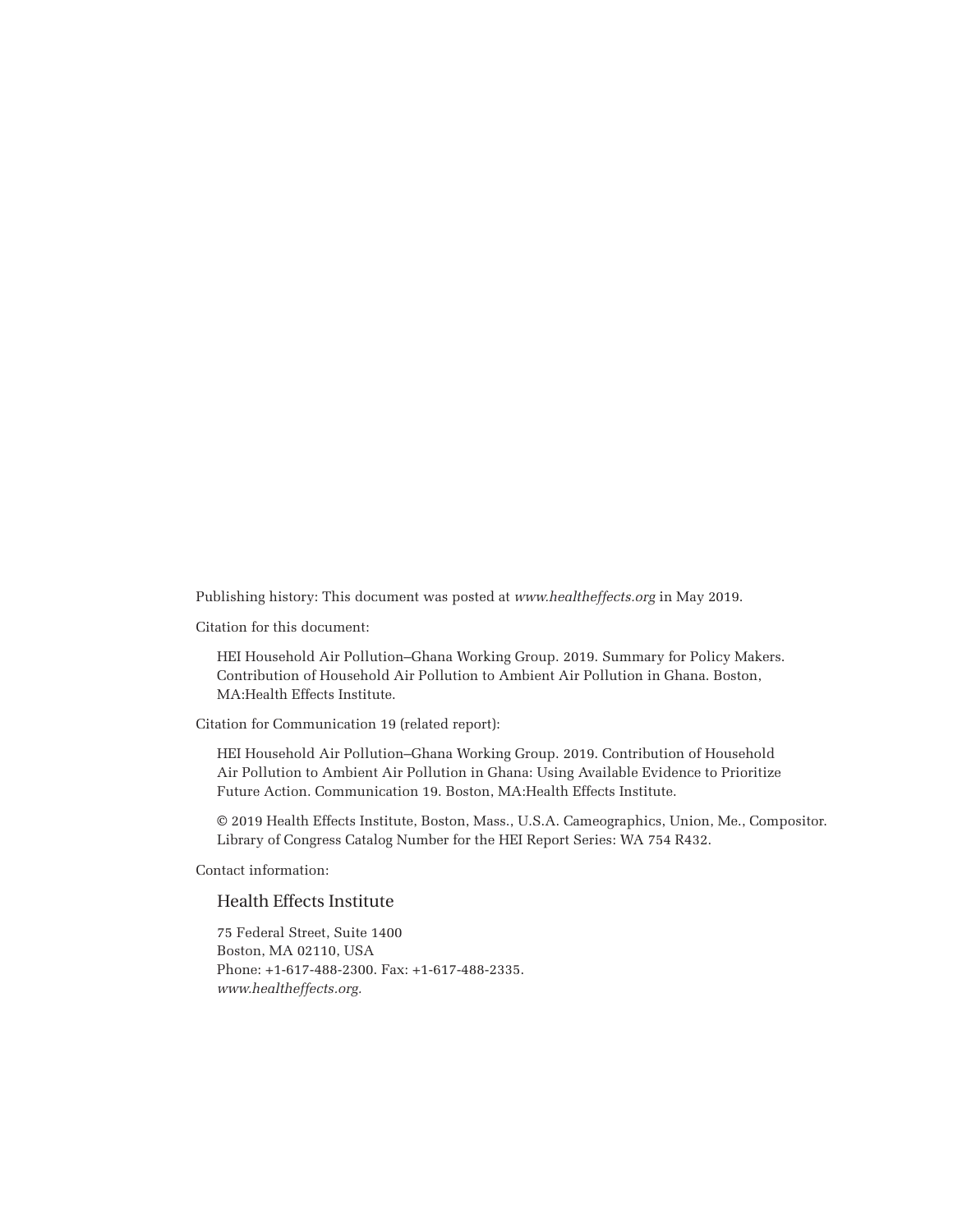## CONTENTS

| Household and Ambient Air Pollution: A Policy Lever for Action  I                                                                          |  |  |
|--------------------------------------------------------------------------------------------------------------------------------------------|--|--|
|                                                                                                                                            |  |  |
|                                                                                                                                            |  |  |
| How Have Sources of Air Pollution Been Analyzed in Ghana?  3                                                                               |  |  |
|                                                                                                                                            |  |  |
| What Do We Know About the Contribution of HAP to Ambient                                                                                   |  |  |
| What Do We Know about the Implications of HAP's Contribution to Air                                                                        |  |  |
| What Other Ongoing Work Is Relevant to Ghana and West Africa? 5                                                                            |  |  |
|                                                                                                                                            |  |  |
| What Are the Opportunities to Spur Action on HAP and to Improve<br>Estimates of HAP's Contribution to Ambient Air Pollution and Burden?  5 |  |  |
| How Could Expanding Other Approaches in Ghana Better                                                                                       |  |  |
| What Does Ghana's Experience Suggest for Other Low- and                                                                                    |  |  |
|                                                                                                                                            |  |  |
| ABBREVIATIONS AND OTHER TERMS8                                                                                                             |  |  |
|                                                                                                                                            |  |  |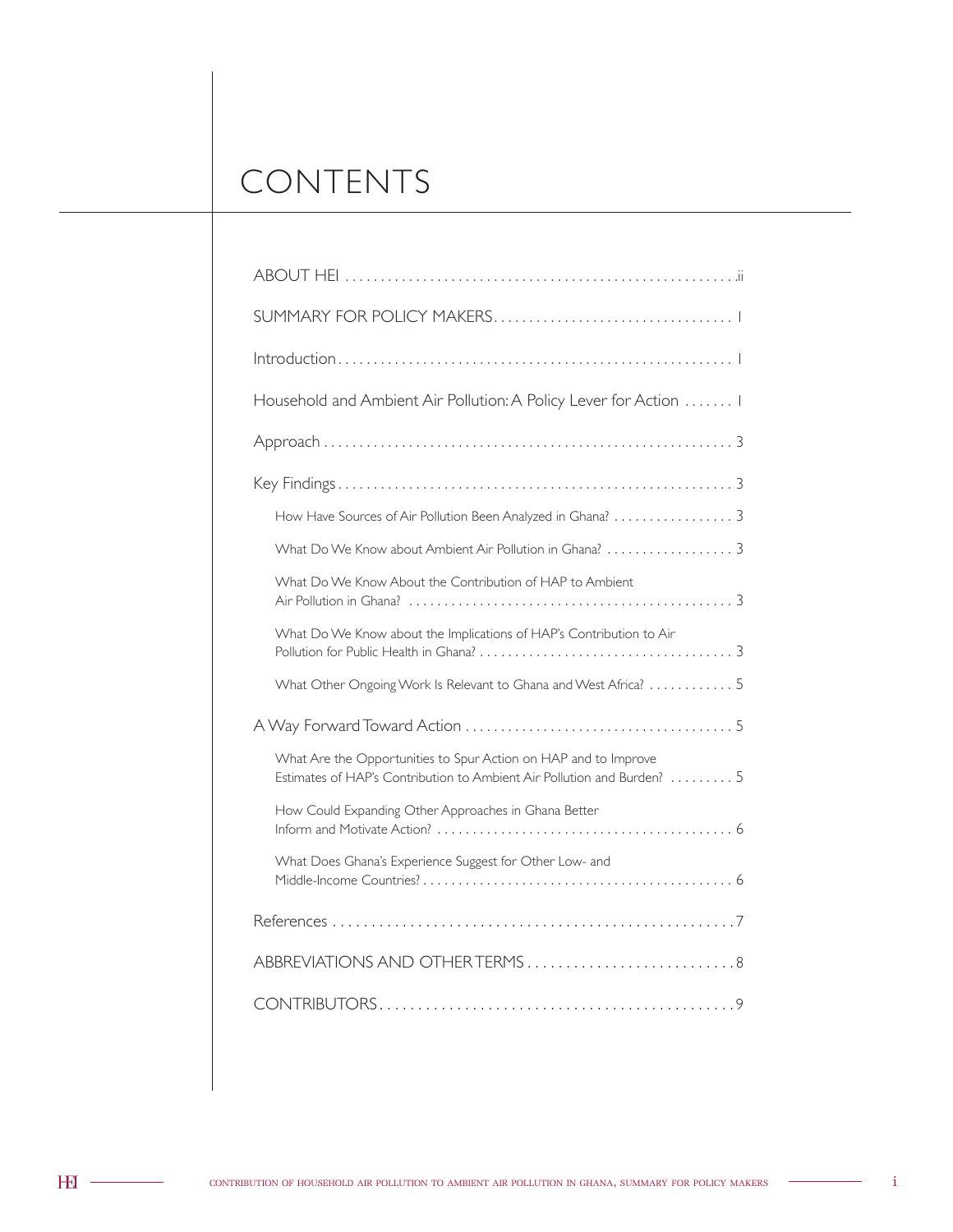### ABOUT HEI

The Health Effects Institute is a nonprofit corporation chartered in 1980 as an independent research organization to provide high-quality, impartial, and relevant science on the effects of air pollution on health. To accomplish its mission, the institute

- Identifies the highest-priority areas for health effects research;
- Competitively funds and oversees research projects;
- Provides intensive independent review of HEI-supported studies and related research;
- Integrates HEI's research results with those of other institutions into broader evaluations; and
- Communicates the results of HEI's research and analyses to public and private decision makers.

HEI typically receives balanced funding from the U.S. Environmental Protection Agency and the worldwide motor vehicle industry. Frequently, other public and private organizations in the United States and around the world also support major projects or research programs. This document was made possible through support provided by Bloomberg Philanthropies (*www.bloomberg.org*). HEI has funded more than 340 research projects in North America, Europe, Asia, and Latin America, the results of which have informed decisions regarding carbon monoxide, air toxics, nitrogen oxides, diesel exhaust, ozone, particulate matter, and other pollutants. These results have appeared in more than 260 comprehensive reports published by HEI, as well as in more than 1,000 articles in the peer-reviewed literature.

HEI's independent Board of Directors consists of leaders in science and policy who are committed to fostering the public–private partnership that is central to the organization. All project results are widely disseminated through HEI's website (*www.healtheffects.org*), printed reports, newsletters and other publications, annual conferences, and presentations to legislative bodies and public agencies.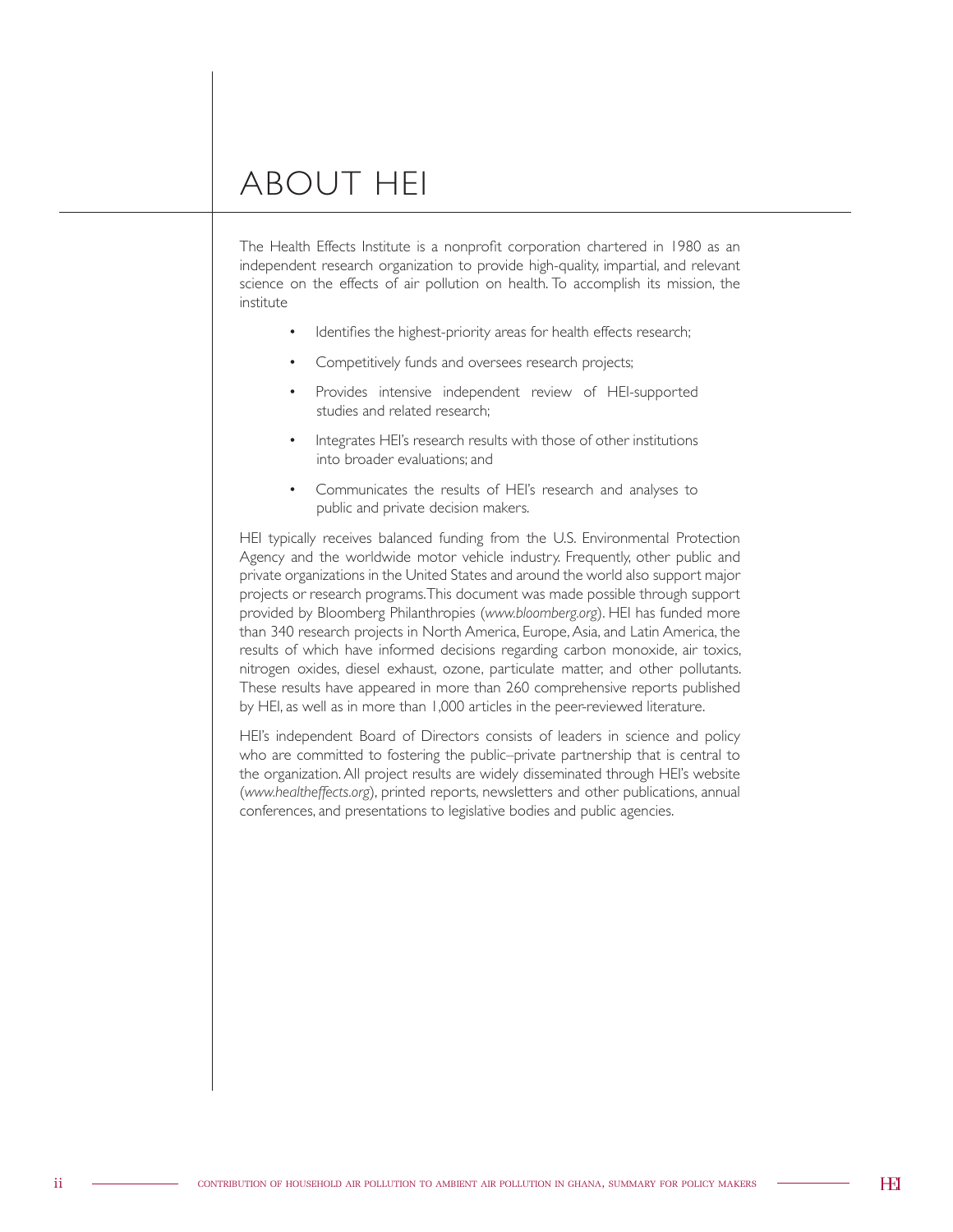# SUMMARY FOR POLICY MAKERS Contribution of Household Air Pollution to

# Ambient Air Pollution in Ghana

#### **INTRODUCTION**

In 2017, 47% of the global population, an estimated 3.6 billion people, continued to rely on solid fuels for cooking. Solid fuels are a major source of exposure to household air pollution (HAP\*) in the form of fine particulate matter (PM $_{2.5}$ ; particulate matter ≤ 2.5 µm in aerodynamic diameter) (Health Effects Institute 2019).

#### HOUSEHOLD AND AMBIENT AIR POLLUTION: A POLICY LEVER FOR ACTION

Household reliance on solid and liquid fuels is not just a problem for the households themselves; it is also a major source of ambient, or outdoor, air pollution with consequences for much broader populations (Chafe et al. 2014; Smith et al. 2014). A global analysis estimated that cooking-related HAP contributed 12% of total population-weighted ambient  $PM_{2.5}$  exposure; this contribution varied substantially across the world but was disproportionally higher in low- and middle-income countries; in southern sub-Saharan Africa (SSA), the contribution was reported to be as high as 37% (Chafe et al. 2014). When all residential energy use (including cooking and heating) was taken into account, a more recent estimate put the global contribution at 21% (Weagle et al. 2018). In India and China, 24% and 19% of ambient  $PM_{2.5}$ , respectively, were attributed to residential solid fuel burning (GBD MAPS Working Group 2016, 2018). These estimates show that in areas where household solid fuel use is common, countries will need to address this important source in order to achieve significant improvements in ambient air quality.

\*A list of abbreviations appears at the end of this Summary.

The public health burden from exposures to HAP is well documented and substantial (Gordon et al. 2014; HEI Household Air Pollution Working Group 2018; Smith et al. 2014). The Global Burden of Disease (GBD) project estimated that, globally, 1.64 million deaths in 2017 were attributed to HAP from the burning of solid fuels for cooking alone (Health Effects Institute 2019). However, this estimate does not include the additional health burden linked to HAP's contribution to ambient air pollution. Therefore, it is likely to underestimate the total health

#### **Highlights**

- $PM_{2.5}$  levels in Ghana exceed the World Health Organization Air Quality Guideline for healthy air.
- Household fuel use may account for nearly 65% of total primary PM<sub>2.5</sub> emissions in Ghana.
- In the 2017 Global Burden of Disease study, HAP is estimated to be the seventh largest risk factor for health burden in Ghana, contributing to 9,780 deaths. However, no studies in Ghana to date have specifically estimated the additional impact of HAP on health burden via its contribution to ambient  $PM<sub>2.5</sub>$ .
- It is critical to develop more accurate estimates of household and other source contributions to ambient air pollution and health in the near term. Ongoing studies and emerging resources (e.g., satellite data), together with expanded air quality monitoring, will serve as useful inputs into the process. In the long term, estimates of source contributions can also be used for monitoring the effectiveness of interventions over time.
- There are several near- and longer-term opportunities to advance the capacity to understand and to address household air pollution's impact on population health in Ghana and the region, including support for sustained development and improvement of emissions inventories in Ghana and West Africa, and expanded ground level and satellite air quality monitoring.

This Summary for Policy Makers is based on HEI's Communication 19, Contribution of Household Air Pollution to Ambient Air Pollution in Ghana: Using Available Evidence to Prioritize Future Action, a report by the HEI Household Air Pollution–Ghana Working Group.

This document was made possible by funding from Bloomberg Philanthropies (*www.bloomberg.org*).

The final contents of this document have not been reviewed by private party institutions, including those that support the Health Effects Institute; therefore, it may not reflect the views or policies of these parties, and no endorsement by them should be inferred.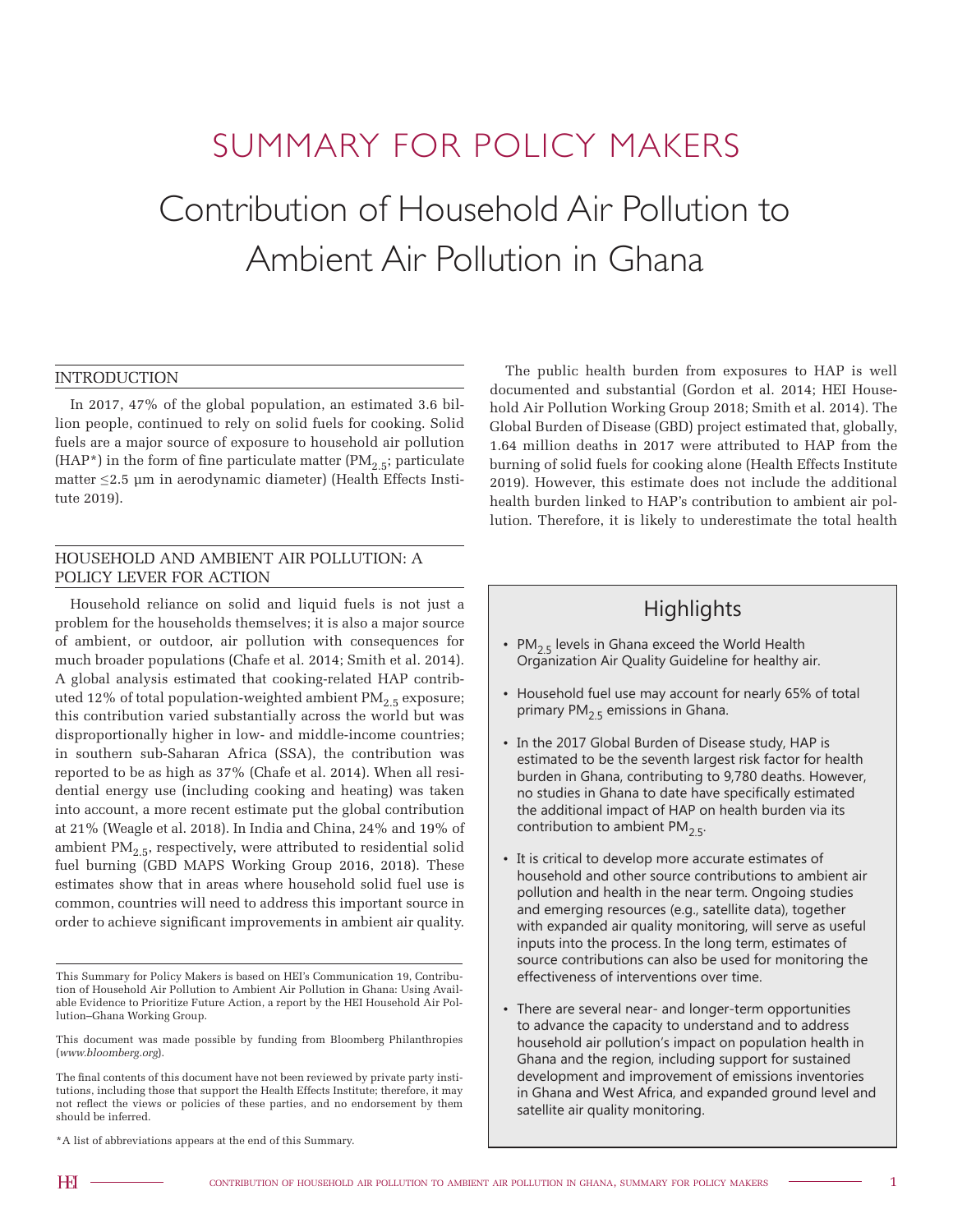burden associated with HAP in regions where solid fuel use is common. If we consider age-standardized death rates, a metric that takes into account the age distribution of the population, the indoor contribution of HAP to health burden is already higher in Ghana and western SSA than in China or India (Figure 1A). This is true despite the lack of estimation of the contribution of HAP to health burden via its impact on ambient air pollution (Figure 1B).

This summary of HEI's Communication 19 focuses on Ghana within the larger western SSA region, where the proportion of populations relying on solid fuels remains high (73% and 80%, respectively) (Health Effects Institute 2019), and where an increasing number of relevant studies have been conducted. In addition, a significant proportion of this population does not have access to an electric power grid, and uses biomass, kerosene, and diesel or gasoline generators for lighting. Taken

together, these sources of residential energy contribute to HAP. This summary of Communication 19 synthesizes available information on the relationship between household energy use and ambient air pollution, and then compares the completeness of current estimates for the contribution of HAP to ambient air pollution and health burden. This information is intended to inform discussions on the need for more in-depth efforts in Ghana to (1) better quantify the contribution of HAP to ambient air pollution and (2) enable progress on tracking ambient air quality and the impacts of ongoing efforts in Ghana to scale up clean energy.

Beyond Ghana and western SSA, the findings and recommendations of Communication 19 are intended to inform other low- and middle-income countries where the use of solid fuels remains high and where the resources to develop estimates of the contribution of HAP to ambient air pollution are constrained.



**Summary Figure 1. Contribution of HAP to age-standardized deaths per 100,000 people attributable to (A) solid fuel use for cooking (Health Effects Institute 2019; Stanaway et al. 2018); and (B) ambient PM<sub>2.5</sub> based on GBD 2017.** In China and India, the contributions from HAP were estimated from their respective GBD MAPS studies, while in Ghana and western SSA, the fractional contribution of HAP to ambient air pollution has not been estimated (GBD MAPS Working Group 2016, 2018; Health Effects Institute 2019 ; Stanaway et al. 2018). Average PM<sub>2.5</sub> concentrations exceed the WHO guideline for healthy air (10 µg/m<sup>3</sup>).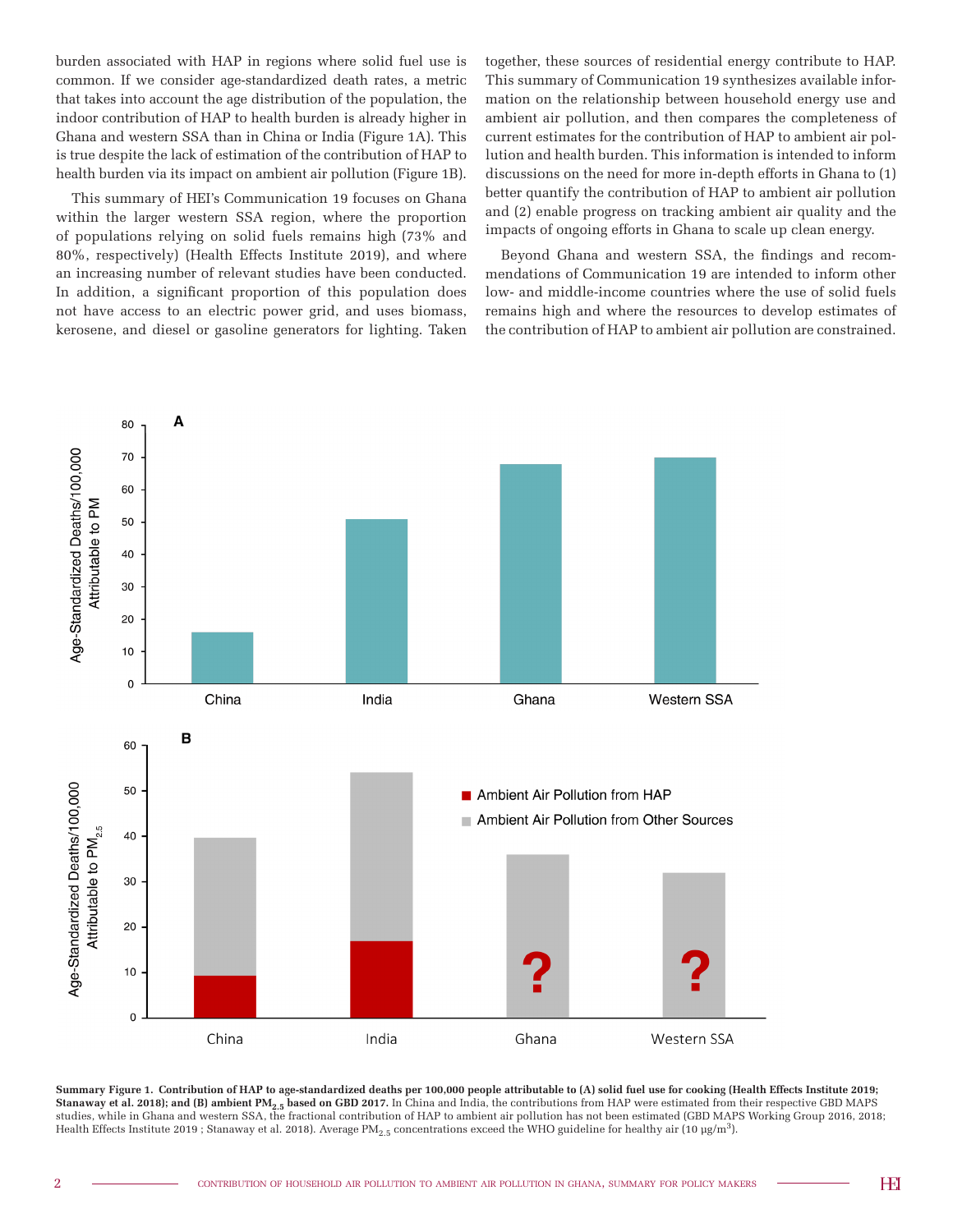#### APPROACH

Starting in July 2018, HEI convened a group of experts to:

- Summarize and compare approaches that have been used to quantify the contribution of HAP and other sources of ambient air pollution for various geographic scales in Ghana.
- Discuss the current state of knowledge on the source contributions to emissions, air quality, and health and identify key knowledge gaps.
- Discuss the potential added value of other data or approaches not yet deployed fully in the region.
- Make recommendations for opportunities to improve estimates of HAP's impact on air quality and health burden for tracking progress on efforts to scale up clean energy.

#### KEY FINDINGS

#### **How Have Sources of Air Pollution Been Analyzed in Ghana?**

Studies of source contributions to air quality generally fall into two broad methodological categories, *top-down* and *bottomup*, which differ in the nature and geographic detail of required inputs, the economic and technical resources required to perform them, and the nature of estimates they provide.

We examined six top-down studies that rely on the analysis of filter samples of  $PM_{10}$  and/or  $PM_{2.5}$  from monitors representing local air pollution sources in the Greater Accra region and in Northern Ghana (Aboh et al. 2009; Ofosu et al. 2012, 2013; Piedrahita et al. 2017; Zhou et al. 2013, 2014).

We also examined three bottom-up analyses that use emissions inventories to model total ambient  $PM_{2.5}$  concentrations and the contribution of individual sources to ambient air quality across different time spans and geographic scales. The first analysis, Diffuse and Inefficient Combustion Emissions in Africa (DICE-Africa), has provided updated, locally specific emissions inventories for several combustion sources across Africa, enabling further analysis of source contributions to ambient air quality. Two of the methods, Long-Range Energy Alternatives Planning-Integrated Benefits Calculator (LEAP-IBC) and UEinfo (Urban Emissions) (*www.urbanemissions.info/*), also offer the opportunity to explore the implications of alternative energy policies on emissions, ambient air quality, and health in Ghana.

#### **What Do We Know about Ambient Air Pollution in Ghana?**

*PM*<sub>2.5</sub> in Ghana Exceeds World Health Organization Health-*Based Air Quality Guideline (10 µg/m3).* Results from a range of measurement studies indicate 24-hour average  $PM_{2.5}$  concentrations between 22 and 41  $\mu$ g/m<sup>3</sup>. On the other hand, annual average PM<sub>2.5</sub> concentration in Ghana, based on satellite-derived  $PM_{2.5}$  estimates, is reported to be 35 µg/m<sup>3</sup> (Health Effects Institute 2019).

*Air Pollution Is a Regional Challenge Across Western Sub-***Saharan Africa.** The regional annual average  $PM_{2.5}$  for western SSA was  $59 \,\mathrm{µg/m^3}$  in 2017, based on the most recent GBD study (Health Effects Institute 2019). Desert dust and regional pollution sources (e.g., open fires) influence pollutant concentrations regionally and in Ghana. According to estimates generated within LEAP-IBC, approximately 65% of ambient  $PM_{2.5}$ in Ghana is linked to natural emissions, which are largely comprised of desert dust emissions. This finding is consistent with a global analysis, which attributed nearly 60% of total deaths in Ghana to natural dust (Lelieveld et al. 2015).

#### **What Do We Know About the Contribution of HAP to Ambient Air Pollution in Ghana?**

Estimation of HAP's contribution to ambient air pollution requires selection of an appropriate approach and numerous inputs. For bottom-up methods, inventories for all sources including households — that contribute to  $PM_{2.5}$  emissions are required. Emissions inventories are then used as input to models that estimate how various pollutants contribute to ambient  $PM_{2.5}$  concentrations, either directly or as they are formed in the atmosphere through chemical processing of other air pollutants.

In Ghana, few studies provided a complete assessment of HAP's contribution to ambient air pollution. Some studies (e.g., DICE-Africa) were initially designed only to develop more comprehensive emissions inventories, which is an important starting point for bottom-up approaches. Although contributions of primary HAP emissions as a percentage of total emissions do not necessarily translate into the same percentage contributions to ambient  $PM_{2.5}$  concentrations, both kinds of estimate are presented here to provide some perspective on the potential importance of HAP emissions for ambient air quality.

*Household Fuel Use Has Been Estimated to Account for Nearly*  65% of Total Primary PM<sub>2.5</sub> Emissions in Ghana. See Figure 2. In addition to  $PM_{2.5}$ , analyses of black carbon (a short-lived climate pollutant and a key component of combustion-related PM) identified residential fuel use as the largest contributor, followed by commercial biofuel use and vehicles (Marais and Wiedinmyer 2016). Other major emission sources considered include road transport, road dust, open fires, and industry.

*Biomass Combustion Explains 10% to 36% of Ambient PM*<sub>2.5</sub> *Concentrations in Ghana.* These estimates, developed from top-down studies, are not always specific to residential use of solid fuels for cooking; they can include other forms of biomass combustion including open burning and commercial activities (see Figure 3). The other significant contributors to ambient  $PM<sub>2.5</sub>$  in these studies included natural and resuspended road dust and emissions from transportation and industry.

#### **What Do We Know About the Implications of HAP's Contribution to Air Pollution for Public Health in Ghana?**

No studies to date have specifically estimated the contribution of HAP to health burden via its contribution to ambient  $PM_{2.5}$  in Ghana. The 2017 GBD study ranked HAP as the seventh largest risk factor based on its health burden in Ghana (Stanaway et al. 2018).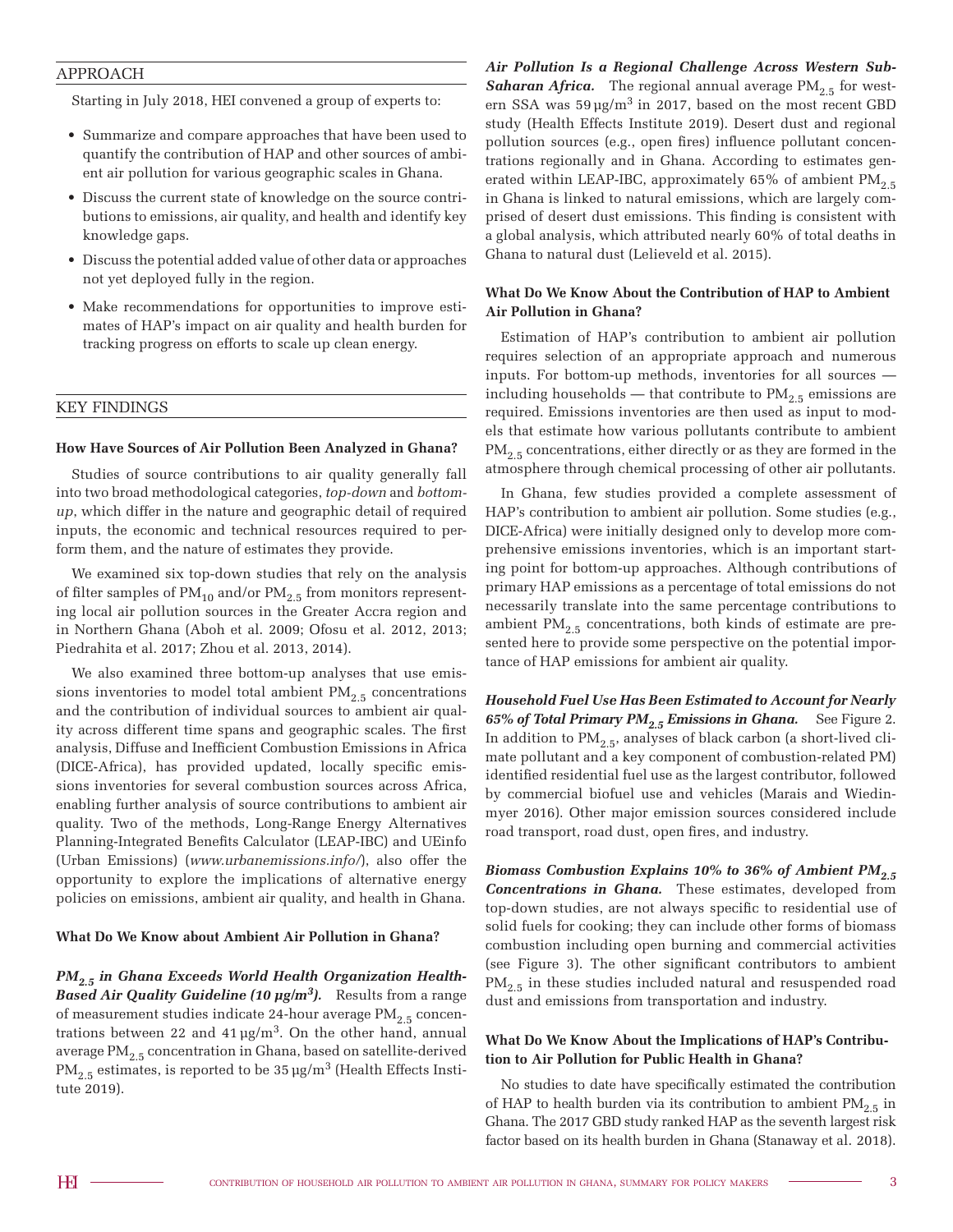

**Summary Figure 2. Percentage contribution of residential emissions to total PM2.5 emissions in Ghana.** Contributions from other sources are combined and represented as "Other." LEAP-IBC reports emissions estimates for Ghana. EDGAR is a global emissions inventory with data for the African continent. DICE-Africa is a regional emissions inventory for Africa and includes emissions estimates for Ghana (Crippa et al. 2018; Marais and Wiedinmyer 2016).



\*This percentage represents the average across data from several sites in the Greater Accra region where values ranged from 15%-42%.

**Summary Figure 3. Percentage source contributions from biomass combustion and other sources to ambient PM2.5.** (Ofosu et al. 2012, 2013; Piedrahita et al. 2017; Zhou et al. 2013, 2014).

With 73% of the population relying on solid fuels for cooking in Ghana (and where other residential fuel uses are not included), it is possible that a sizeable fraction of the ambient air pollution burden could also be attributed to HAP. In India, for example, where approximately 60% of the population relied on solid fuels for cooking, an estimated 24% of the mortality burden from ambient air pollution was attributed to HAP (GBD MAPS Working Group 2018). In Ghana, if a substantial component of the burden of disease from ambient air pollution were also attributed to residential cooking with solid fuels, HAP's total impact would

compete with premature birth to be the sixth leading risk factor for adverse health outcomes in the country.

However, there are some signs of progress. Between 2005 and 2017, the percentage of people using solid fuels for cooking in Ghana declined from 91% to 73%; by extension, the estimated number of early deaths also declined (from 11,300 to 9,780). In contrast to HAP, ambient air pollution is ranked lower (17th) in its contribution to health burden in Ghana, but sources contributing to ambient  $\mathrm{PM}_{2.5}$  have been steadily increasing due to population and economic growth (Marais and Wiedinmyer 2016).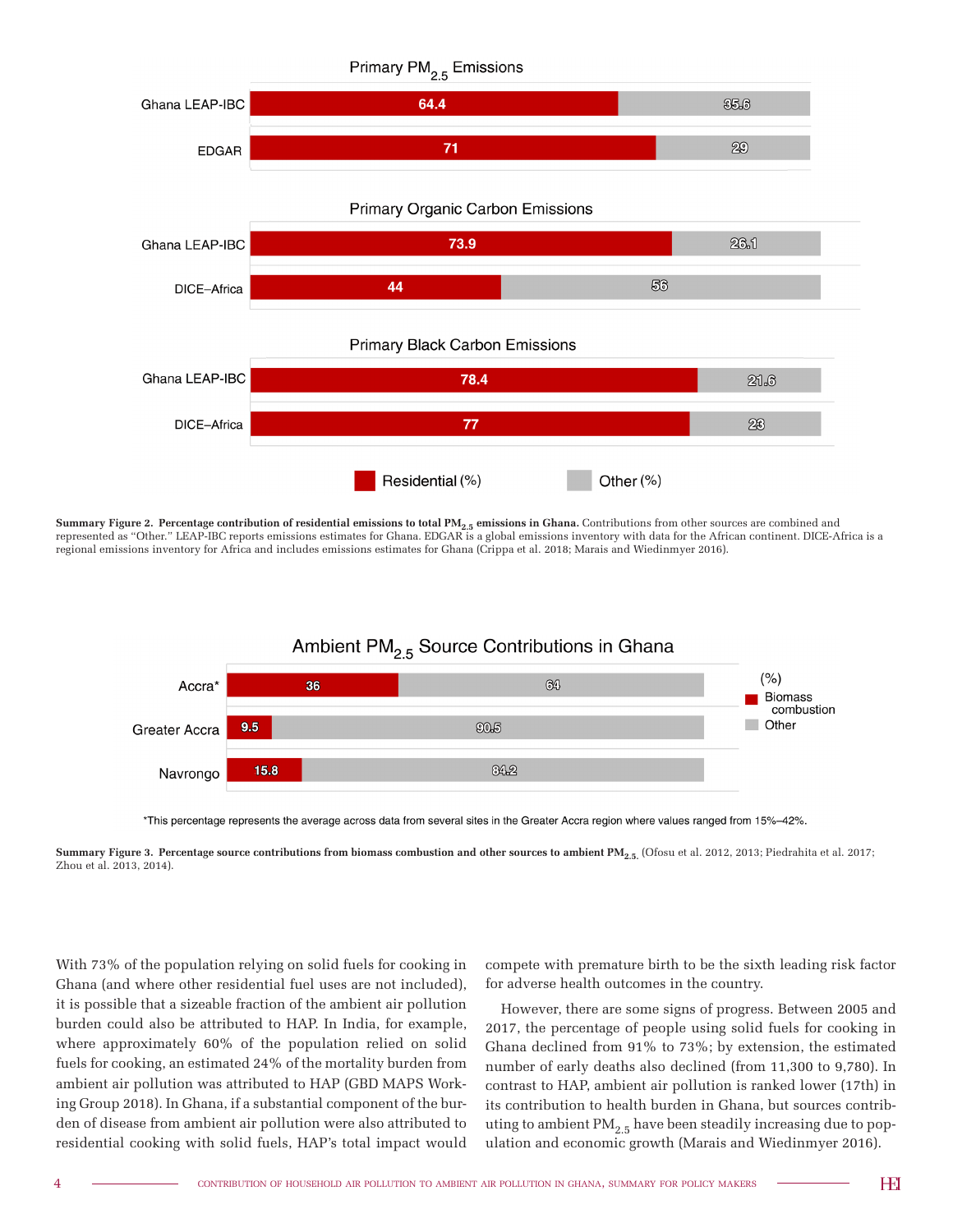#### **What Other Ongoing Work Is Relevant to Ghana and West Africa?**

Several ongoing projects identified in Communication 19 are improving the understanding of ambient air pollution and its sources in western SSA and provide a broader context for efforts to improve estimates of HAP's contribution to ambient air pollution. They include several ongoing projects by DICE-Africa and others that are designed to improve regional emissions inventories as well as local emissions factors. With assistance from the U.S. Environmental Protection Agency, Ghana is currently in the process of implementing a comprehensive air quality monitoring program in the Greater Accra region that includes real-time air quality monitors and facilities for chemical analyses of ambient PM filter samples.

New satellite-based methods are emerging, including:

- TROPOMI (TROPOspheric Monitoring Instrument) is a European space-based instrument designed to monitor global air quality at finer resolutions than ever before;
- NASA MAIA (National Aeronautics and Space Administration Multi-Angle Imagers for Aerosols) is an upcoming satellite program specifically intended for use in 12 urban-level health studies, including at least one African city;
- SPARTAN (Surface PARTiculate mAtter Network) is a global ground-based air quality monitoring network specifically designed both for validation of satellite data-based  $PM_{2.5}$ estimates and to support source attribution for  $PM_{2.5}$ .

HEI's Global Burden of Disease from Major Air Pollution Sources (GBD MAPS) Global project is undertaking a worldwide estimation of sectoral source contributions to air pollution and the associated impacts on national disease burden for all 195 countries included in the GBD project. It is designed to provide consistent baseline estimates of HAP and other source contributions to ambient air pollution in individual countries across the world.

#### A WAY FORWARD TOWARD ACTION

Opportunities exist to apply both top-down and bottom-up methodologies to help identify the most cost- and health-effective clean energy interventions for HAP. Both top-down and bottom-up methods can be used for source apportionment and air quality management; however, both involve a substantial investment in equipment, technology, and human resources that can vary based on the scope and scale of the analysis. Targeted investments in enhanced monitoring and emissions data, coupled with refined bottom-up analyses, have the potential to capture the benefits of clean energy interventions and to motivate positive and sustained action, particularly in settings like Ghana where limited air quality data are available.

#### **What Are the Opportunities to Spur Action on HAP and to Improve Estimates of HAP's Contribution to Ambient Air Pollution and Burden?**

*1. Communicating the Importance of HAP as a Contributor to Ambient Air Pollution in Ghana.* The current global and national evidence reviewed in Communication 19 points to HAP from residential fuel use as an important contributor both to total  $PM_{2.5}$  emissions and to ambient  $PM_{2.5}$  concentrations.

In the near term, this evidence creates an opportunity for strategic communications of the results in Ghana, bolstered with additional policy and/or economic analyses, in order to influence policy action on household energy. Strategies to address HAP have two scales of broad benefit — directly to households relying on solid fuels and indirectly to others who would benefit from improved ambient air quality.

Key stakeholders to be addressed fall into two categories: (1) policy makers focused on improving ambient air quality and (2) policy makers involved in the development and implementation of the national energy plan. Other stakeholders, including academics and civil society groups can also be targeted for briefings to build broader support for the issue.

Key messages include:

- HAP is the seventh biggest risk factor for health burden it contributed to 9,780 deaths in Ghana in 2017.
- Residential energy use is the biggest driver for  $PM_{2.5}$  emissions and is among the most modifiable risk factors. Policies to address this source will have significant benefits for air quality and public health.
- Top-down studies in the Accra region indicate a significant contribution of biomass combustion to ambient  $PM_{2.5}$ (15%–42%), including household solid fuel use.
- Overall, provision of liquefied petroleum gas for cooking and improving access to clean energy can help reduce air pollution.
- Air quality management plans in Accra (and more broadly, in Ghana) need to include considerations for residential solid fuel use.

This may also be an opportune time to assess public perceptions and media coverage of air pollution, its leading sources, and resulting health effects. If public perceptions and media coverage are not well correlated with the available evidence base, there may be a need to increase public awareness of the issues. The political will to promote clean household energy is likely to be dependent on a public demand for better air quality.

*2. Support for Sustained Development and Improvement of Emissions Inventories for Ghana and the West African Region.* Development and improvement of comprehensive inventories of emissions sources, both within countries and regionally throughout western SSA, is essential for characterizing sources and their impacts on air quality, health, and climate. All of the bottom-up analyses described in this analysis show that the accuracy, completeness, and comparability of the methods' findings depend in larger measure on the critical foundation of emissions and activity data.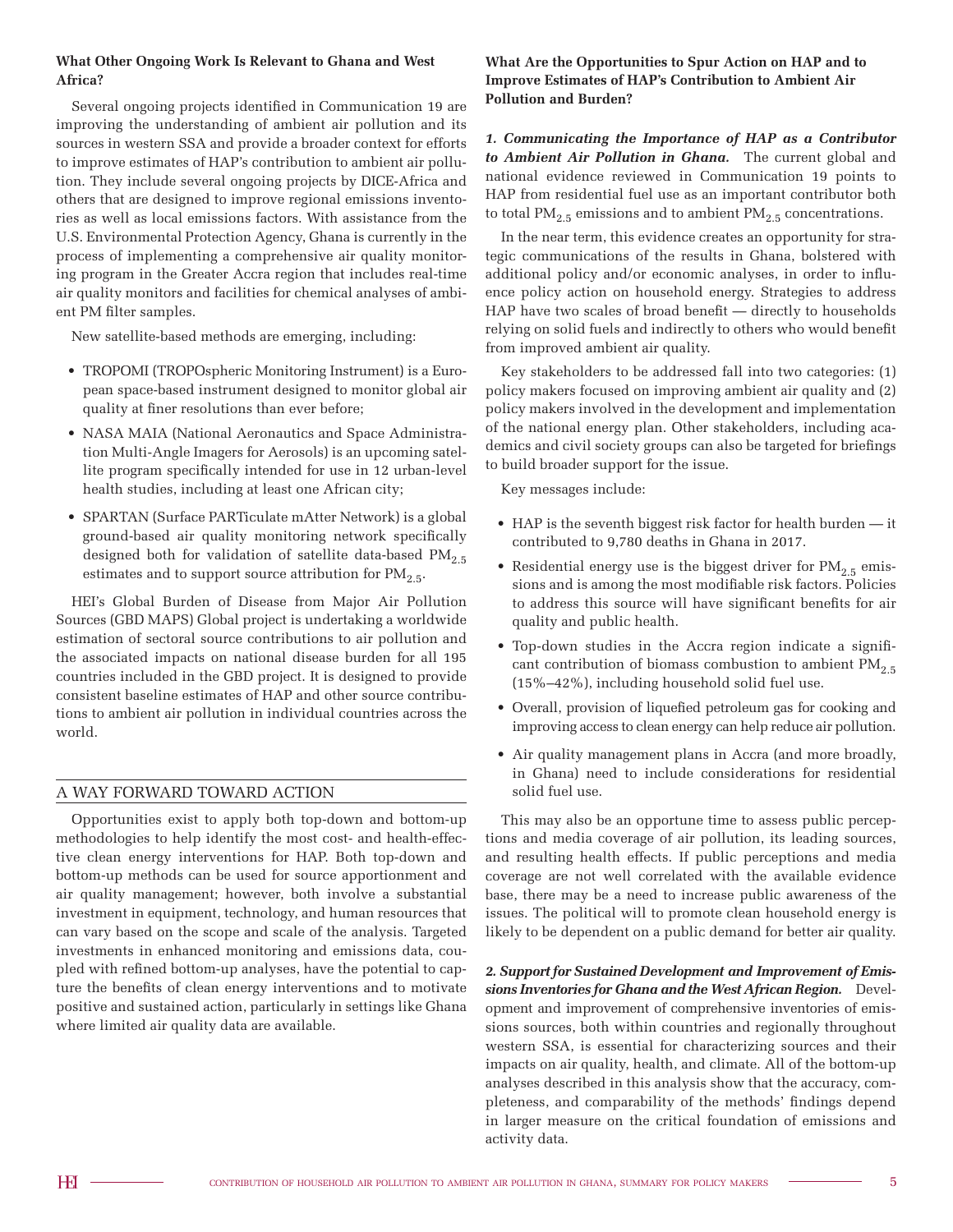In particular, there is a need for local, detailed emissions inventories focusing on key sources, including household energy use, at a fine spatial scale.

*3. Support for an Expanded Air Quality Monitoring Program in Ghana.* Air quality monitoring is a critical component of national and regional air quality management programs. Representative monitoring networks provide reliable information to track air quality and the effectiveness of interventions over time; they can also be used for validation and evaluation of bottom-up methods. Through the ongoing program in the Greater Accra region, Ghana is in the process of expanding its current air quality monitoring infrastructure. Future efforts could focus on expanding monitoring across the country. Detailed guidance is available for countries embarking on establishing or expanding air quality monitoring programs (Awe et al. 2018).

Data from strategically placed ground-based air quality monitoring stations can also be used to improve satellite data-based estimates for air pollutants and to support source apportionment at the national and regional levels. The SPARTAN monitoring network is currently providing data for such analyses globally. It could be expanded in Ghana, given the presence of a necessary NASA AERONET monitoring site north of Accra.

*4. Harmonization of Ongoing Efforts and Better Coordination Among Researchers in the Region.* While there is an increasing number of studies in Ghana and the region, there has been little or no coordination across programs. There are useful nearterm opportunities to leverage existing (and ongoing) work to improve the understanding of source contributions to  $PM_{2.5}$  and estimates of the air pollution-related health burden.

Sponsors of all of the efforts should gather and support (and provide resources to) a team of analysts (either from the government or from a private institution) to take the lead in coordinating and harmonizing these efforts. Some of the data gaps are being filled through the projects discussed here (i.e., DICE-Africa, the Ghana LEAP-IBC analysis, and UEinfo), as well as through other analyses. However, a more complete and harmonized assessment — led by an agreed-upon team, in collaboration with the Ghanaian government — is critical in designing national policies. The team's work should also consider steps to build local capacity for long-term sustainability of such efforts.

*5. Support for Regional Action.* The evidence reviewed for Communication 19 makes it clear that air pollution in Ghana is part of a regional challenge that will ultimately require regional solutions. Desert dust and pollution from surrounding countries both have substantial impacts on Ghana's air quality. Regional (western SSA) approaches to developing emissions inventories and ground-level monitoring systems may provide better value for the money than focusing on city- or country-specific analyses in Ghana alone. Such efforts would benefit from cooperation across countries in the region; Ghana could act as an anchor for a coordinated regional assessment of air pollution sources.

#### **How Could Expanding Other Approaches in Ghana Better Inform and Motivate Action?**

More comprehensive country-specific bottom-up modeling approaches can provide more realistic estimates of source contributions and analysis of the impact of policy alternatives. The GBD MAPS studies conducted in China and India (GBD MAPS Working Group 2016, 2018), and similar studies elsewhere, rely on more detailed atmospheric chemistry and meteorology as well as more geographic detail on the origins and impacts of sources on air quality and health. Like the LEAP-IBC tool, these approaches can be used to model and explore alternative energy and pollution-control scenarios, and they are very useful for both policy planning and evaluation. However, the quality of the results is dependent in large part on the quality of the detailed emissions inventories described in point 2 of the previous section.

#### **What Does Ghana's Experience Suggest for Other Low- and Middle-Income Countries?**

Ghana is currently undertaking several initiatives on air pollution and climate change. However, for countries and regions at an earlier stage in this process, Ghana's experience holds important lessons:

- In countries where no data currently exist, existing global assessments (e.g., Chafe et al. 2014; Lelieveld et al. 2015; Weagle et al. 2018) or assessments under development (e.g., HEI GBD MAPS Global, a global effort to characterize sources of air pollution) can be a good starting point for understanding and communicating the importance of residential energy contributions to ambient  $PM_{2.5}$ .
- Modeling tools like LEAP-IBC, which is currently being used in more than 30 countries, can be effectively used to develop local technical capabilities for building local emissions inventories that can be iteratively improved. Such tools can also be used to explore the implications of specific policies for air quality and health.
- In the long term, availability of ground-based measurement data and detailed source emissions inventories can lead to more detailed analyses of specific source contributions and the associated health burden.

Across all types of programs, collaboration with international scientists and organizations can leverage local scientific and government resources to improve the evidence base and build capacity in the long run. Although the local context needs to be considered for any of these activities, it is reasonable to assume that some of the fundamental challenges will be similar. In most cases, the investment in a comprehensive emissions inventory, together with a robust air quality monitoring network, should be seen as the first step in strengthening the local evidence base.

From the Ghana experience, it now seems clear that a more consistent and coordinated approach to building technical and resource capacity at the local and national level is not only possible but preferable for supporting data-driven policy action on household energy use. Ultimately, such efforts cannot be successful without addressing the longer-term needs for technical and financial capacity development to sustain effective in-country programs.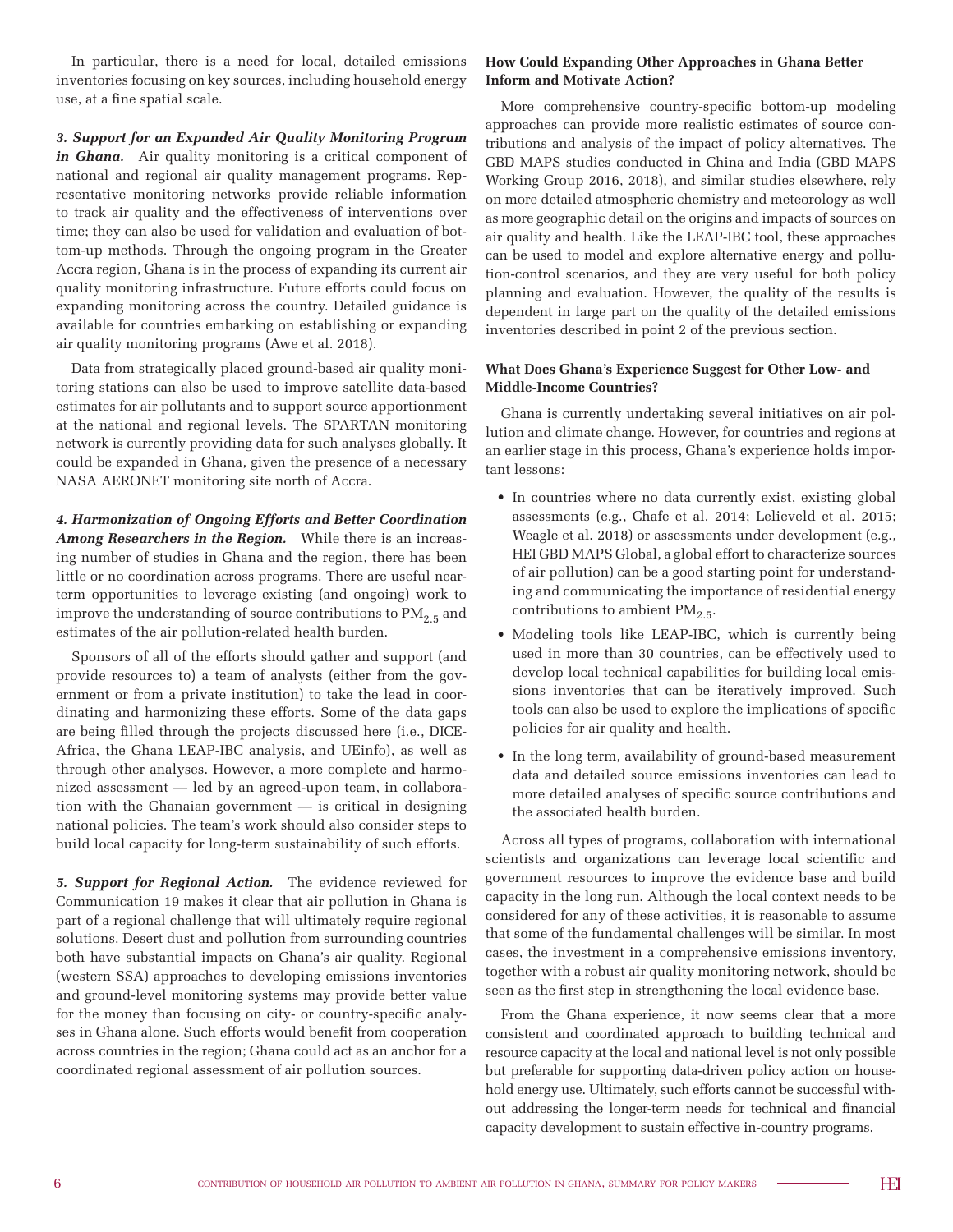#### **REFERENCES**

Aboh IJK, Henriksson D, Laursen J, Lundin M, Ofosu FG, Pind N, et al. 2009. Identification of aerosol particle sources in semirural area of Kwabenya, near Accra, Ghana, by EDXRF techniques. X-Ray Spectrometry 38(4):348–353.

Awe YH, Hagler G, Kleiman G, Klopp J, Pinder R, Terry S. Draft discussion. Filling the gaps: Improving measurement of ambient air quality in low and middle income countries. World Bank. Available: *http://pubdocs.worldbank.org/en/ 425951511369561703/ Filling-the-Gaps-White-Paper-Discussion-Draft-November-2017. pdf* [accessed 15 April 2019].

Chafe ZA, Brauer M, Klimont Z, Van Dingenen R, Mehta S, Rao S, et al. 2014. Household cooking with solid fuels contributes to ambient  $PM_{2.5}$  air pollution and the burden of disease. Environ Health Perspect 122:1314–1320.

Crippa M, Guizzardi D, Muntean M, Schaaf E, Dentener F, van Aardenne JA, et al. 2018. Gridded emissions of air pollutants for the period 1970–2012 within EDGAR v4.3.2. Earth Syst Sci Data 10:1987–2013.

GBD MAPS Working Group. 2016. Burden of Disease Attributable to Coal-Burning and Other Major Sources of Air Pollution in China. Special Report 20. Boston, MA:Health Effects Institute.

GBD MAPS Working Group. 2018. Burden of Disease Attributable to Major Air Pollution Sources in India. Special Report 21. Boston, MA:Health Effects Institute.

Gordon SB, Bruce NG, Grigg J, Hibberd PL, Kurmi OP, Lam KB, et al. 2014. Respiratory risks from household air pollution in low and middle income countries. Lancet Respir Med 2(10):823–860.

Health Effects Institute. 2019. State of Global Air 2019. Special Report. Boston, MA:Health Effects Institute.

HEI Household Air Pollution Working Group. 2018. Household Air Pollution and Noncommunicable Disease. Communication 18. Boston, MA:Health Effects Institute.

Lelieveld J, Evans JS, Fnais M, Giannadaki D, Pozzer A. 2015. The contribution of outdoor air pollution sources to premature mortality on a global scale. Nature 525:367–371.

Marais EA, Wiedinmyer C. 2016. Air quality impact of diffuse and inefficient combustion emissions in Africa (DICE-Africa). Environ Sci Technol 50(19):10739–10745.

Ofosu FG, Hopke PK, Aboh IJK, Bamford SA. 2012. Characterization of fine particulate sources at Ashaiman in Greater Accra, Ghana. Atmos Pollut Res 3:301–310.

Ofosu FG, Hopke PK, Aboh IJ, Bamford SA. 2013. Biomass burning contribution to ambient air particulate levels at Navrongo in the Savannah zone of Ghana. J Air Waste Manage Assoc 63:1036–1045.

Piedrahita R, Kanyomse E, Coffey E, Xie M, Hagar Y, Alirigia R, et al. 2017. Exposures to and origins of carbonaceous  $PM_{2.5}$  in a cookstove intervention in northern Ghana. Sci Total Environ 576:178–192.

Smith KR, Bruce N, Balakrishnan K, Adair-Rohani H, Balmes J, Chafe Z, et al. 2014. Millions dead: How do we know and what does it mean? Methods used in the comparative risk assessment of household air pollution. Ann Rev Pub Health 35:185–206.

Stanaway JD, Afshin A, Gakidou E, Lim SS, Abate D, Abate KH, et al. 2018. Global, regional, and national comparative risk assessment of 84 behavioural, environmental and occupational, and metabolic risks or clusters of risks for 195 countries and territories, 1990–2017: A systematic analysis for the Global Burden of Disease Study 2017. Lancet 392:1923–1994.

Weagle CL, Snider G, Li C, van Donkelaar A, Philip S, Bissonnette P, et al. 2018. Global sources of fine particulate matter: Interpretation of  $PM_{2.5}$  chemical composition observed by SPARTAN using a Global Chemical Transport Model. Environ Sci Technol 52:11670–11681.

Zhou Z, Dionisio KL, Verissimo TG, Kerr AS, Coull B, Arku RE, et al. 2013. Chemical composition and sources of particle pollution in affluent and poor neighborhoods of Accra, Ghana. Environ Res Lett 8:4.

Zhou Z, Dionisio KL, Verissimo TG, Kerr AS, Coull B, Howie S, et al. 2014. Chemical characterization and source apportionment of household fine particulate matter in rural, peri-urban, and urban West Africa. Environ Sci Technol 48(2):1343–1351.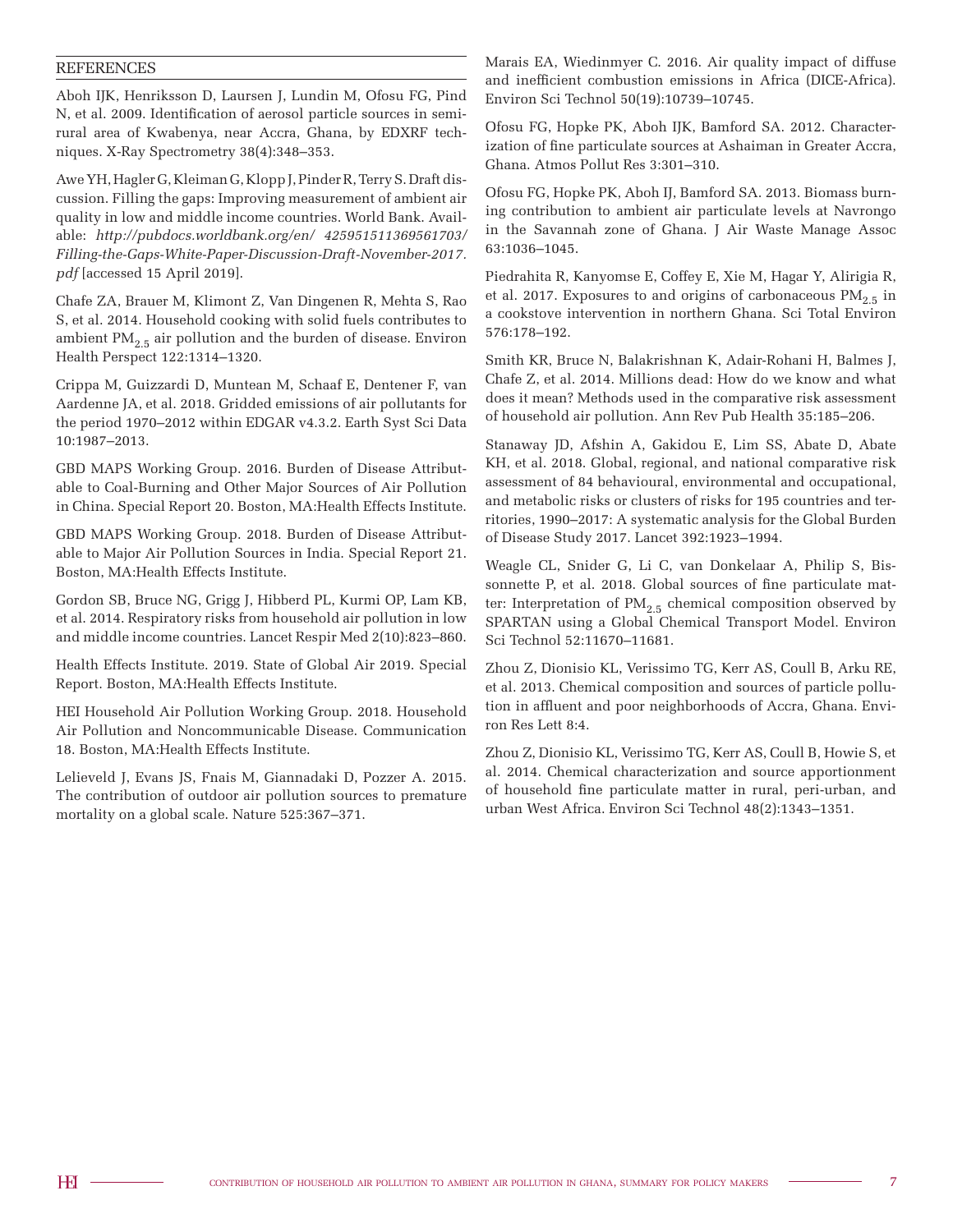## ABBREVIATIONS AND OTHER TERMS

| DICE-Africa         | Diffuse and Inefficient Combustion Emissions in Africa                                   |
|---------------------|------------------------------------------------------------------------------------------|
| EDGAR               | Emissions Database for Global Atmospheric Research                                       |
| <b>GBD</b>          | Global Burden of Disease                                                                 |
| <b>GBD MAPS</b>     | Global Burden of Disease from Major Air Pollution Sources                                |
| <b>HAP</b>          | household air pollution                                                                  |
| LEAP-IBC            | Long-Range Energy Alternatives Planning-Integrated Benefits Calculator                   |
| <b>NASA AERONET</b> | National Aeronautics and Space Administration (U.S.A.)<br><b>AErosol RObotic NETwork</b> |
| PM                  | particulate matter                                                                       |
| $PM_{2.5}$          | particulate matter $\leq$ 2.5 µm in aerodynamic diameter (fine particulate matter)       |
| $PM_{10}$           | $particulate matter \leq 10 \mu m$ in aerodynamic diameter                               |
| <b>SPARTAN</b>      | Surface PARTiculate mAtter Network                                                       |
| SSA                 | sub-Saharan Africa                                                                       |
| UEinfo              | Urban Emissions                                                                          |
|                     |                                                                                          |